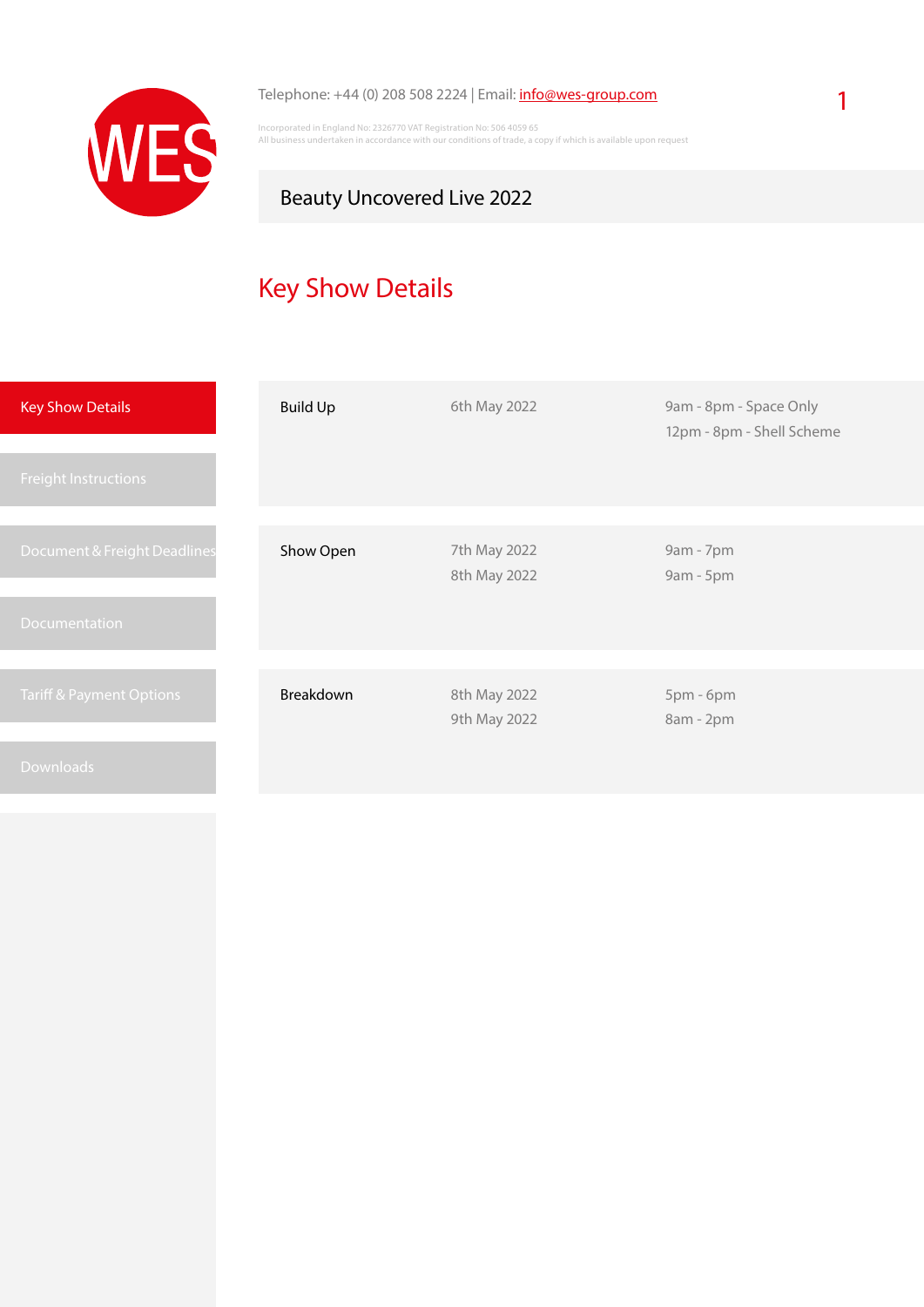

## Telephone: +44 (0) 208 508 2224 | Email: **[info@wes-group.com](mailto:info%40wes-group.com?subject=Beauty%20Uncovered%20Live%202022%20-%20Logistic%20Services)** 2

Incorporated in England No: 2326770 VAT Registration No: 506 4059 65 All business undertaken in accordance with our conditions of trade, a copy if which is available upon request

## Beauty Uncovered Live 2022

# Freight Instructions

| <b>Key Show Details</b><br><b>Freight Instructions</b> | Airfreight                                       | Destination<br>Consignee                                                                                          | London Heathrow - LHR<br><b>WES Group</b><br>Unit 9 Stort Valley Industrial Estate<br><b>Bishop's Stortford</b><br><b>CM23 2TU</b>                                                                                      |  |
|--------------------------------------------------------|--------------------------------------------------|-------------------------------------------------------------------------------------------------------------------|-------------------------------------------------------------------------------------------------------------------------------------------------------------------------------------------------------------------------|--|
| Document & Freight Deadlines                           |                                                  | Notify<br>All documents, such as Airway Bill must show the consignee indicated above.                             | United Kingdom<br>Tel: +44 (0) 208 508 2224<br>Email: info@wes-group.com                                                                                                                                                |  |
|                                                        |                                                  |                                                                                                                   |                                                                                                                                                                                                                         |  |
| Documentation                                          | Oceanfreight                                     | Destination<br>Consignee                                                                                          | Any UK Port<br><b>WES Group</b>                                                                                                                                                                                         |  |
| <b>Tariff &amp; Payment Options</b>                    |                                                  |                                                                                                                   | Unit 9 Stort Valley Industrial Estate<br><b>Bishop's Stortford</b><br><b>CM23 2TU</b>                                                                                                                                   |  |
| <b>Downloads</b>                                       |                                                  | Notify                                                                                                            | United Kingdom<br>Tel: +44 (0) 208 508 2224<br>Email: info@wes-group.com                                                                                                                                                |  |
|                                                        |                                                  | All documents, such as Bill of Lading must show the consignee indicated above.                                    |                                                                                                                                                                                                                         |  |
|                                                        |                                                  |                                                                                                                   |                                                                                                                                                                                                                         |  |
|                                                        | <b>International Road</b><br>Transport / TIR     | Please advise prior to dispatch, port / freight terminal arrival info<br>for import customs clearance information |                                                                                                                                                                                                                         |  |
|                                                        | <b>Advanced Warehouse</b><br>& Courier Receiving | Destination                                                                                                       | TJM Transport Ltd<br>Eagle House<br><b>K9 Business Park</b><br>Ferry Lane<br>Rainham<br><b>RM13 9YH</b><br>United Kingdom                                                                                               |  |
|                                                        |                                                  |                                                                                                                   |                                                                                                                                                                                                                         |  |
|                                                        | Venue                                            | Destination                                                                                                       | <b>Beauty Uncovered Live 2022</b><br><b>Enter Exhibiting Company Name</b><br><b>Enter Stand Number</b><br><b>Business Design Centre</b><br>Loading Bay<br>Liverpool Road<br>Islington, London, N1 0QH<br>United Kingdom |  |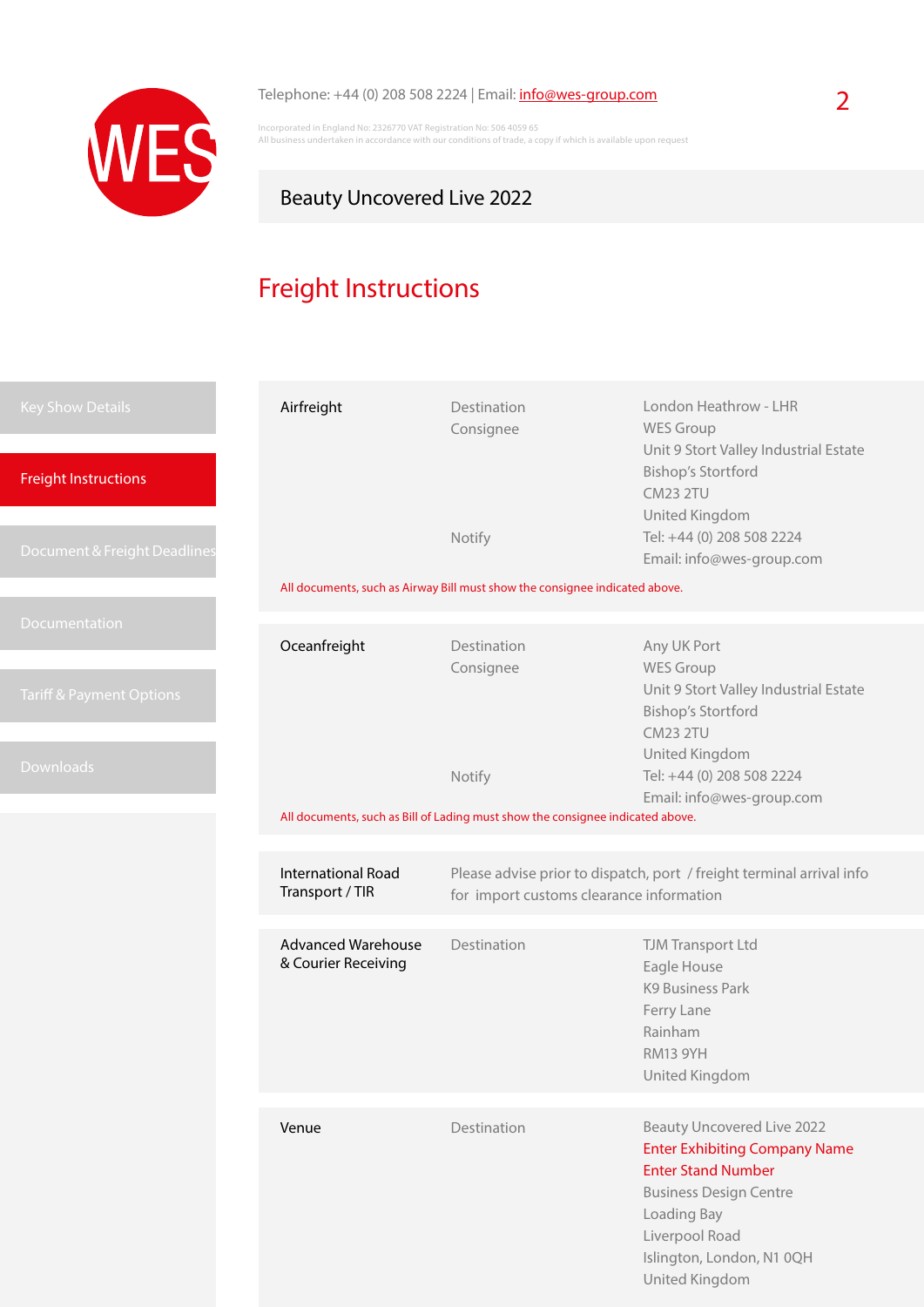

### Telephone: +44 (0) 208 508 2224 | Email: **[info@wes-group.com](mailto:info%40wes-group.com?subject=Beauty%20Uncovered%20Live%202022%20-%20Logistic%20Services)** 3

Incorporated in England No: 2326770 VAT Registration No: 506 4059 65 All business undertaken in accordance with our conditions of trade, a copy if which is available upon request

## Beauty Uncovered Live 2022

## Document & Freight Deadlines

| <b>Key Show Details</b>             | Airfreight                                                 | <b>Documents Required</b>                                                              | 1 x Airway Bill<br>1 x Commercial invoice / packing list                                                       |
|-------------------------------------|------------------------------------------------------------|----------------------------------------------------------------------------------------|----------------------------------------------------------------------------------------------------------------|
|                                     |                                                            | <b>Document Deadline</b>                                                               | 5 days prior to arrival                                                                                        |
| <b>Freight Instructions</b>         |                                                            | Freight Deadline                                                                       | 4 working days prior to delivery to stand                                                                      |
|                                     |                                                            |                                                                                        |                                                                                                                |
|                                     |                                                            |                                                                                        |                                                                                                                |
| Document & Freight Deadlines        | Oceanfreight - FCL                                         | Documents Required                                                                     | 1 x Express Bill of Lading                                                                                     |
|                                     |                                                            |                                                                                        | 1 x Commercial invoice / packing list                                                                          |
|                                     |                                                            | <b>Document Deadline</b>                                                               | 5 days prior to arrival                                                                                        |
| <b>Documentation</b>                |                                                            | Freight Deadline                                                                       | 7 working days prior to delivery to stand                                                                      |
|                                     |                                                            |                                                                                        |                                                                                                                |
|                                     |                                                            |                                                                                        |                                                                                                                |
| <b>Tariff &amp; Payment Options</b> | Oceanfreight - LCL                                         | Documents Required                                                                     | 1 x Express Bill of Lading                                                                                     |
|                                     |                                                            |                                                                                        | 1 x Commercial invoice / packing list                                                                          |
|                                     |                                                            | <b>Document Deadline</b>                                                               | 5 days prior to arrival                                                                                        |
| <b>Downloads</b>                    |                                                            | Freight Deadline                                                                       | 10 working days prior to delivery to stand                                                                     |
|                                     |                                                            |                                                                                        |                                                                                                                |
|                                     | <b>International Road</b>                                  | <b>Documents Required</b>                                                              | 1 x Commercial invoice / ATA Carnet                                                                            |
|                                     | Transport / TIR                                            | Document Deadline                                                                      | 5 days prior to arrival                                                                                        |
|                                     |                                                            | Freight Deadline                                                                       | 3 working days prior to build-up                                                                               |
|                                     |                                                            |                                                                                        |                                                                                                                |
|                                     |                                                            |                                                                                        | Please advise prior to dispatch, port / freight terminal arrival info for import customs clearance information |
|                                     |                                                            |                                                                                        |                                                                                                                |
|                                     | Advanced Warehouse Freight Deadline<br>& Courier Receiving |                                                                                        | 3 working days prior to build-up                                                                               |
|                                     |                                                            |                                                                                        |                                                                                                                |
|                                     | Venue                                                      | Freight Deadline                                                                       | During build-up period                                                                                         |
|                                     |                                                            |                                                                                        |                                                                                                                |
|                                     |                                                            | Please send all pre-alerts to info@wes-group.com or contact us on +44 (0) 208 508 2224 |                                                                                                                |
|                                     |                                                            |                                                                                        |                                                                                                                |
|                                     | <b>Booking Deadlines</b>                                   | Fork Lifting                                                                           | 5 working days prior to service required                                                                       |
|                                     |                                                            | Storage                                                                                | 5 working days prior to service required                                                                       |
|                                     |                                                            |                                                                                        |                                                                                                                |
|                                     |                                                            |                                                                                        |                                                                                                                |

Bookings received after the deadline will have to book onsite during the build-up period with a credit card, however will not be prioritised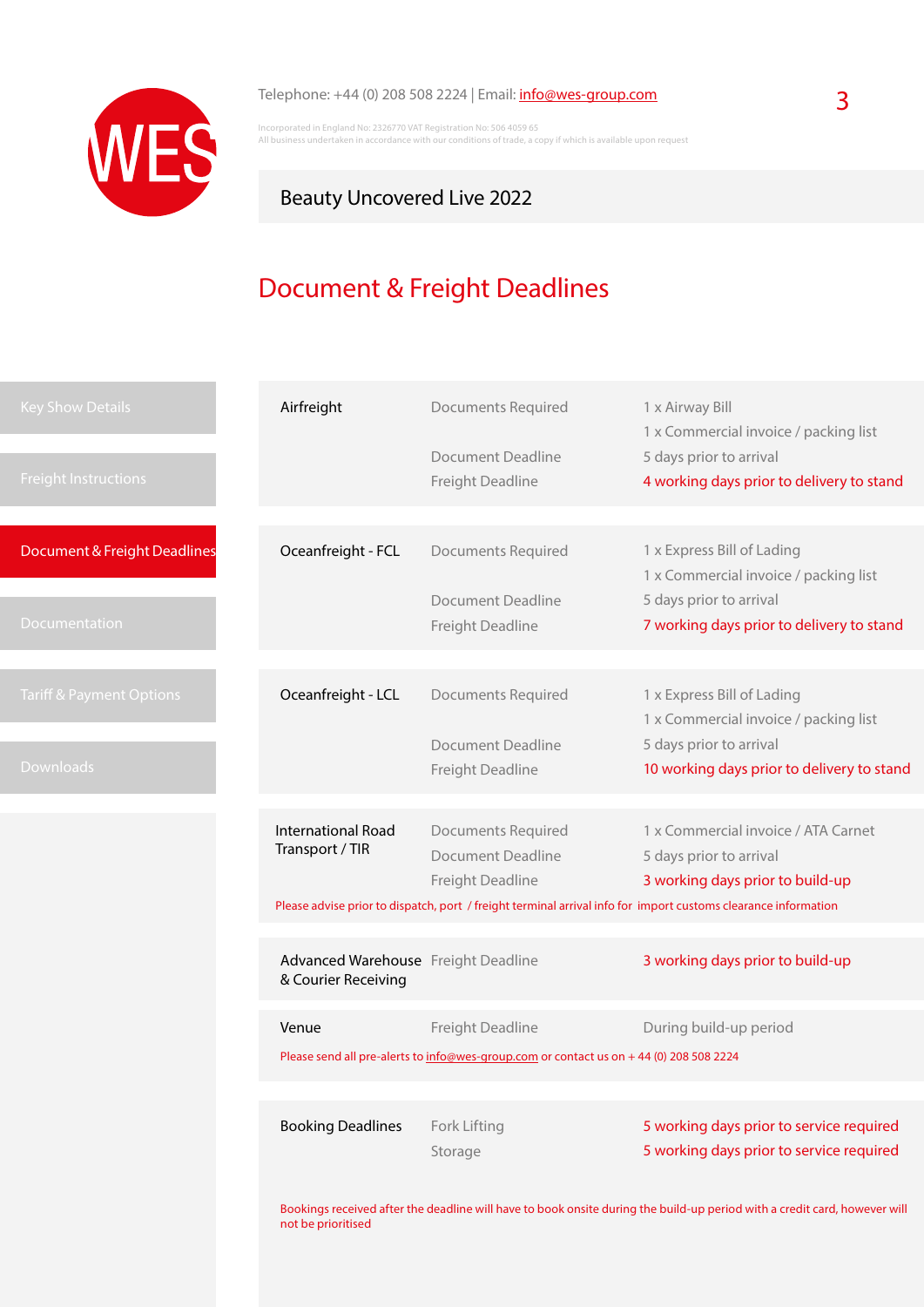

#### Telephone:  $+44$  (0) 208 508 2224 | Email:  $info@wes-group.com$  $info@wes-group.com$  $info@wes-group.com$ </u>

Incorporated in England No: 2326770 VAT Registration No: 506 4059 65 The staten in accordance with our conditions of trade, a copy if which is available upon request

### Beauty Uncovered Live 2022

## Documentation

Customs Formalities & Examination

| <b>Key Show Details</b><br><b>Freight Instructions</b> | <b>AtA Carnet</b>                                                                                                                                                        |  | Entry for goods under ATA Carnet allows free movement of the goods within<br>the UK, after the exhibition, for a period of up to 6 months or until the expiry of<br>the Carnet, whichever occurs first, before which the goods must be exported<br>(under Customs supervision). |
|--------------------------------------------------------|--------------------------------------------------------------------------------------------------------------------------------------------------------------------------|--|---------------------------------------------------------------------------------------------------------------------------------------------------------------------------------------------------------------------------------------------------------------------------------|
|                                                        |                                                                                                                                                                          |  |                                                                                                                                                                                                                                                                                 |
| Document & Freight Deadlines                           | Temporary<br>Import                                                                                                                                                      |  | Goods may be temporarily imported under WES Logistics temporary import bond<br>facility, subject to a non-refundable bond fee. Please be advised that all goods<br>entered under our security bond, remain under our control and, at the end of the                             |
| Documentation                                          |                                                                                                                                                                          |  | show, should either be exported, or permanently imported, by WES Logistics.                                                                                                                                                                                                     |
|                                                        |                                                                                                                                                                          |  |                                                                                                                                                                                                                                                                                 |
| Tariff & Payment Options                               | For goods to remain in the United Kingdom import Duty and VAT will be<br>Permanent<br>Import<br>applicable. Duty and VAT % rates are available. Giveaways are not always |  |                                                                                                                                                                                                                                                                                 |
| <b>Downloads</b>                                       |                                                                                                                                                                          |  | exempt from Duty and VAT.                                                                                                                                                                                                                                                       |
|                                                        |                                                                                                                                                                          |  |                                                                                                                                                                                                                                                                                 |
|                                                        | Commercial Invoice<br>& Packing List                                                                                                                                     |  | In order to assist you in the preparation of documents, we can supply<br>you with a combined commercial invoice and packing list.<br>This must show full description of goods including unit price and                                                                          |

scription of goods, including unit price and totals. Restrictions apply on quantities of giveaway items allowed which should be appropriate to the duration and attendance of the exhibition. The following must be shown:-

• Package number - it must match the case / markings mentioned

- Full description of contents and harmonisation codes
- Dimensions and gross weight

A copy of the commercial invoice / packing list should be firmly attached to the case beneath the case mark. Customs may examine the goods on importation, so it essential that a detailed packing list is provided to avoid delays in clearance. When cargo is shipped as an LCL / FCL container, a container packing list / manifest is required.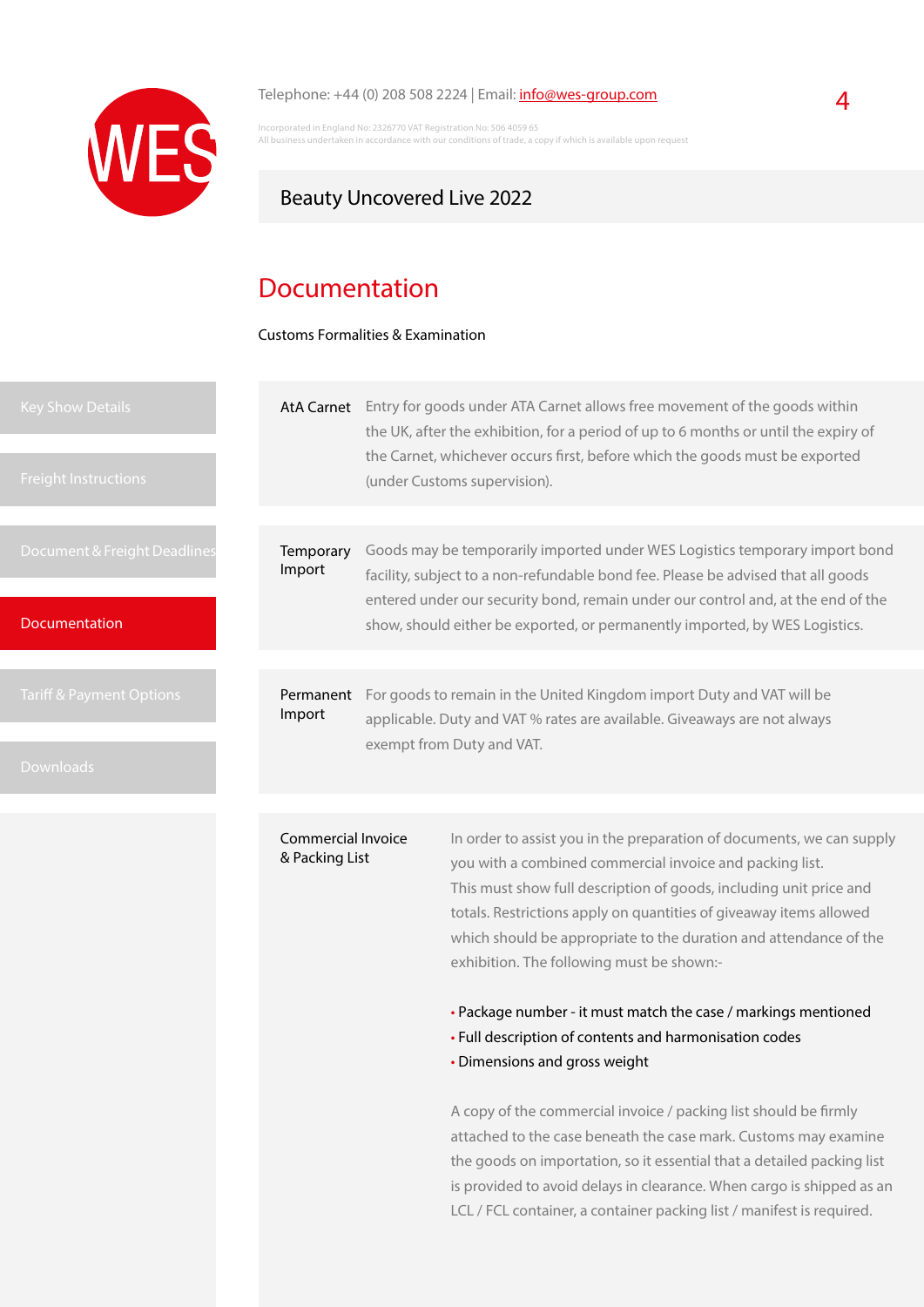

## Telephone: +44 (0) 208 508 2224 | Email:  $\frac{info@wes-group.com}{}$  $\frac{info@wes-group.com}{}$  $\frac{info@wes-group.com}{}$  5

Incorporated in England No: 2326770 VAT Registration No: 506 4059 65 All business undertaken in accordance with our conditions of trade, a copy if which is available upon request

## Beauty Uncovered Live 2022

# Tariff & Payment Options

| <b>Key Show Details</b><br><b>Freight Instructions</b> | Tariff                 | Comprehensive quotations will be supplied upon receipt of<br>consignment details where requested or a copy of our tariff<br>of charges can be sent by e-mail.                                                 |
|--------------------------------------------------------|------------------------|---------------------------------------------------------------------------------------------------------------------------------------------------------------------------------------------------------------|
| Document & Freight Deadlines                           | <b>Payment Options</b> | Unless freight is routed via our appointed agent or you have an<br>account with us, we will require immediate payment of all charges                                                                          |
| Documentation                                          |                        | upon receipt of invoice. Bank details are specified at the bottom of<br>the invoice. Credit cards are also accepted for account settlement.<br>All business, without exception, is handled subject to the WES |
| <b>Tariff &amp; Payment Options</b>                    |                        | Group trading terms and conditions whether we act as agents or<br>otherwise, a copy of which is available upon request.                                                                                       |